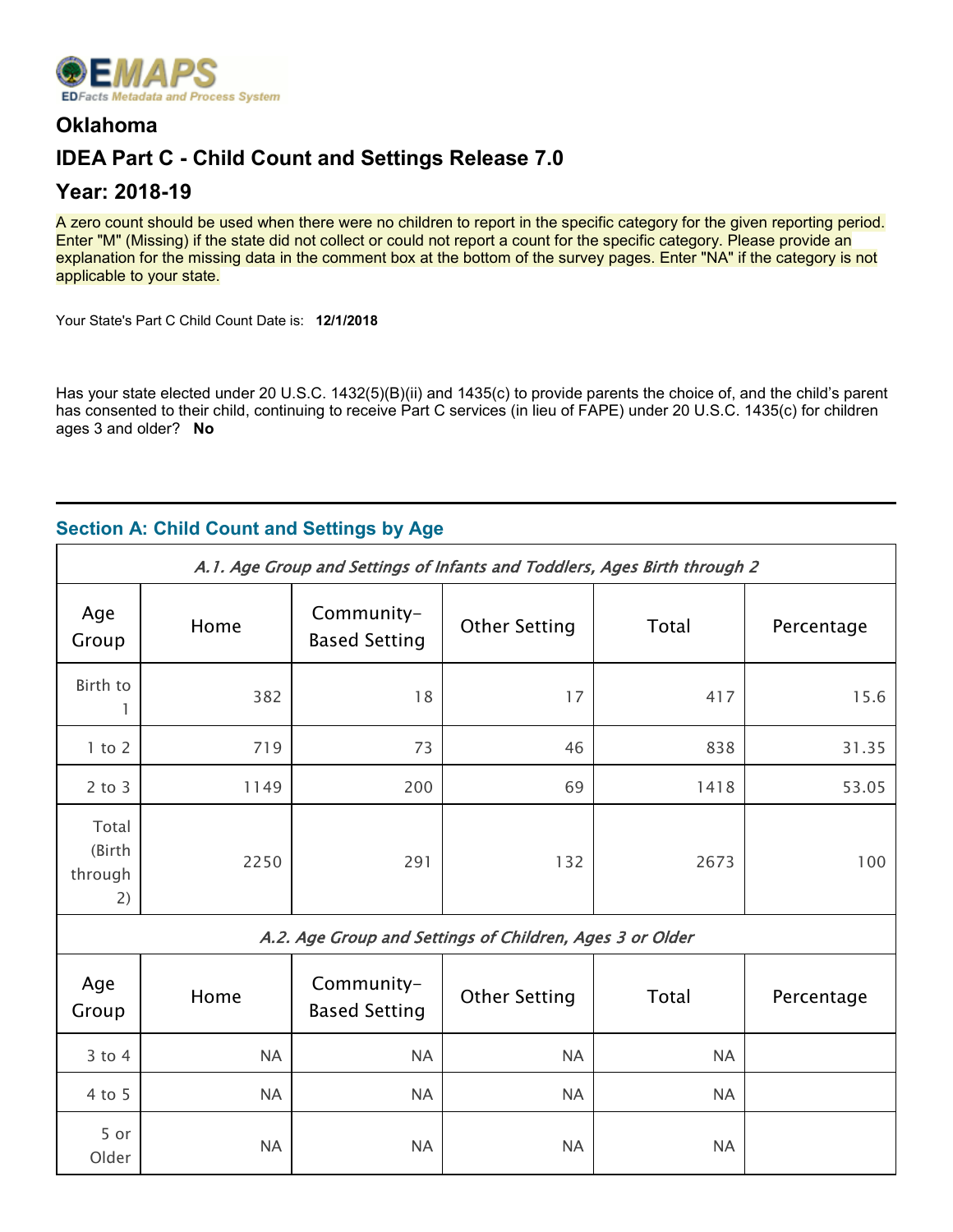| Total $(3 \mid$ |  |  |     |
|-----------------|--|--|-----|
| or              |  |  | 100 |
| Older)          |  |  |     |

## **Comment:**

# **Section B: Child Count and Settings by Race/Ethnicity**

| B.1. Race/Ethnicity and Settings of Infants and Toddlers, Ages Birth through 2 |           |                                    |                      |             |            |  |
|--------------------------------------------------------------------------------|-----------|------------------------------------|----------------------|-------------|------------|--|
| Race/Ethnicity                                                                 | Home      | Community-<br><b>Based Setting</b> | <b>Other Setting</b> | Total       | Percentage |  |
| Hispanic/Latino                                                                | 112       | 13                                 | 5                    | 130         | 4.86       |  |
| American Indian<br>or Alaska Native                                            | 123       | 24                                 | 10                   | 157         | 5.87       |  |
| Asian                                                                          | 57        | $\mathbb{I}$                       | $\mathbf{1}$         | 59          | 2.21       |  |
| <b>Black or African</b><br>American                                            | 148       | 30                                 | $\,8\,$              | 186         | 6.96       |  |
| Native Hawaiian<br>or Other Pacific<br>Islander                                | 10        | $\overline{0}$                     | 1                    | 11          | 0.41       |  |
| White                                                                          | 1562      | 182                                | 86                   | 1830        | 68.46      |  |
| Two or More<br>Races                                                           | 238       | 41                                 | 21                   | 300         | 11.22      |  |
| Total (Birth<br>through 2)                                                     | 2250      | 291                                | 132                  | 2673        | 100        |  |
| B.2. Race/Ethnicity and Settings of Children, Ages 3 or Older                  |           |                                    |                      |             |            |  |
| Race/Ethnicity                                                                 | Home      | Community-<br><b>Based Setting</b> | <b>Other Setting</b> | Total       | Percentage |  |
| Hispanic/Latino                                                                | <b>NA</b> | <b>NA</b>                          | <b>NA</b>            | $\mathbf 0$ |            |  |
| American Indian<br>or Alaska Native                                            | <b>NA</b> | <b>NA</b>                          | <b>NA</b>            | 0           |            |  |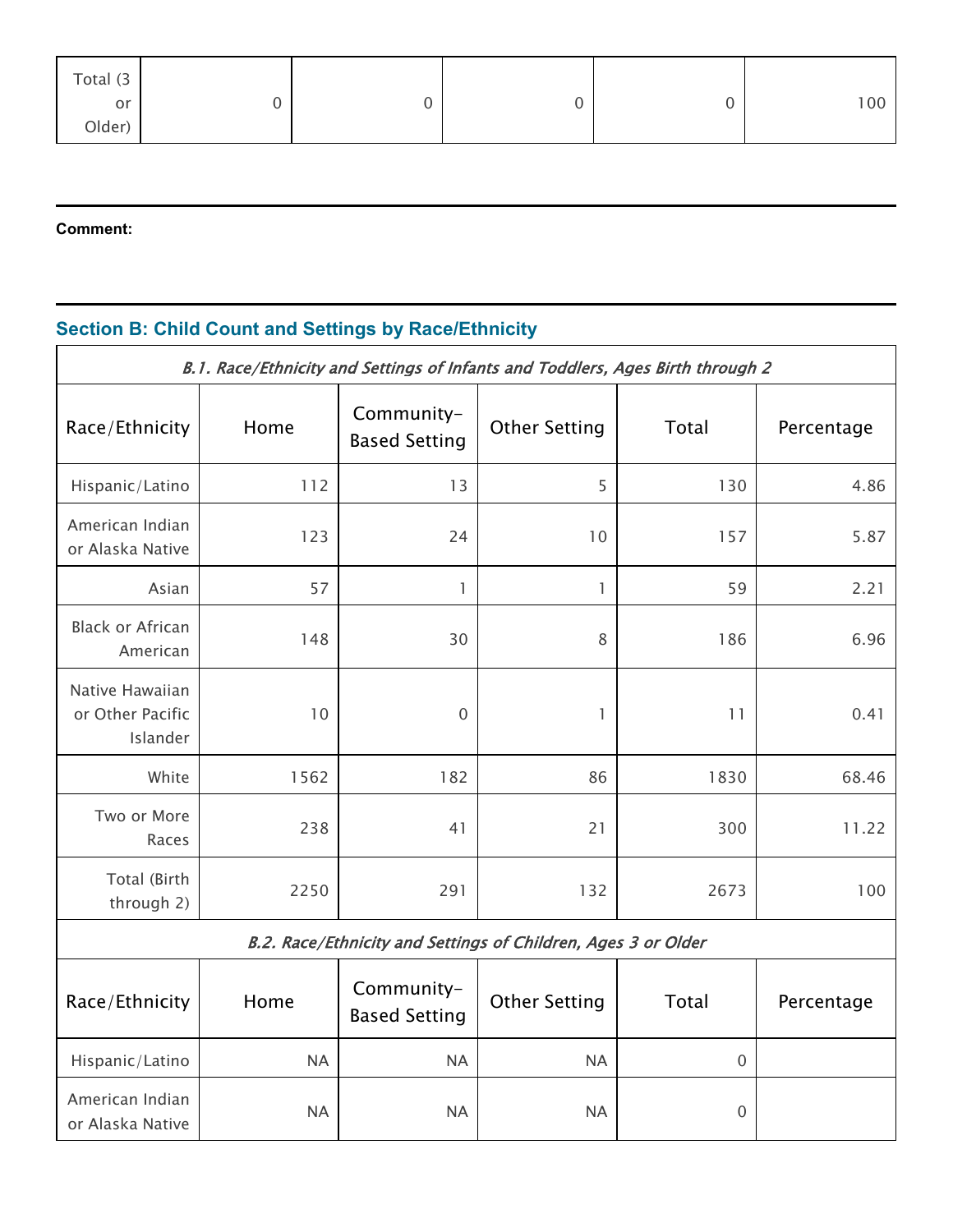| Asian                                           | <b>NA</b>   | <b>NA</b>   | <b>NA</b>   | $\mathbf 0$      |     |
|-------------------------------------------------|-------------|-------------|-------------|------------------|-----|
| Black or African<br>American                    | <b>NA</b>   | <b>NA</b>   | <b>NA</b>   | $\boldsymbol{0}$ |     |
| Native Hawaiian<br>or Other Pacific<br>Islander | <b>NA</b>   | <b>NA</b>   | <b>NA</b>   | $\mathbf 0$      |     |
| White                                           | <b>NA</b>   | <b>NA</b>   | <b>NA</b>   | $\boldsymbol{0}$ |     |
| Two or More<br>Races                            | <b>NA</b>   | <b>NA</b>   | <b>NA</b>   | $\boldsymbol{0}$ |     |
| Total (3 or<br>Older)                           | $\mathbf 0$ | $\mathbf 0$ | $\mathbf 0$ | $\mathbf{0}$     | 100 |

#### **Comment:**

# **Section C: Child Count by Gender**

| C.1. Gender Of Infants and Toddlers, Ages Birth through 2, Receiving Early Intervention Services |           |            |  |  |  |
|--------------------------------------------------------------------------------------------------|-----------|------------|--|--|--|
| Gender                                                                                           | Total     | Percentage |  |  |  |
| Male                                                                                             | 1679      | 62.81      |  |  |  |
| Female                                                                                           | 994       | 37.19      |  |  |  |
| Total (Birth through<br>2)                                                                       | 2673      | 100        |  |  |  |
| C.2. Gender of Children, Ages 3 Or Older, Receiving Early Intervention Services                  |           |            |  |  |  |
| Gender                                                                                           | Total     | Percentage |  |  |  |
| Male                                                                                             | <b>NA</b> | <b>NA</b>  |  |  |  |
| Female                                                                                           | <b>NA</b> | <b>NA</b>  |  |  |  |
| Total (3 or Older)                                                                               | 0         | 100        |  |  |  |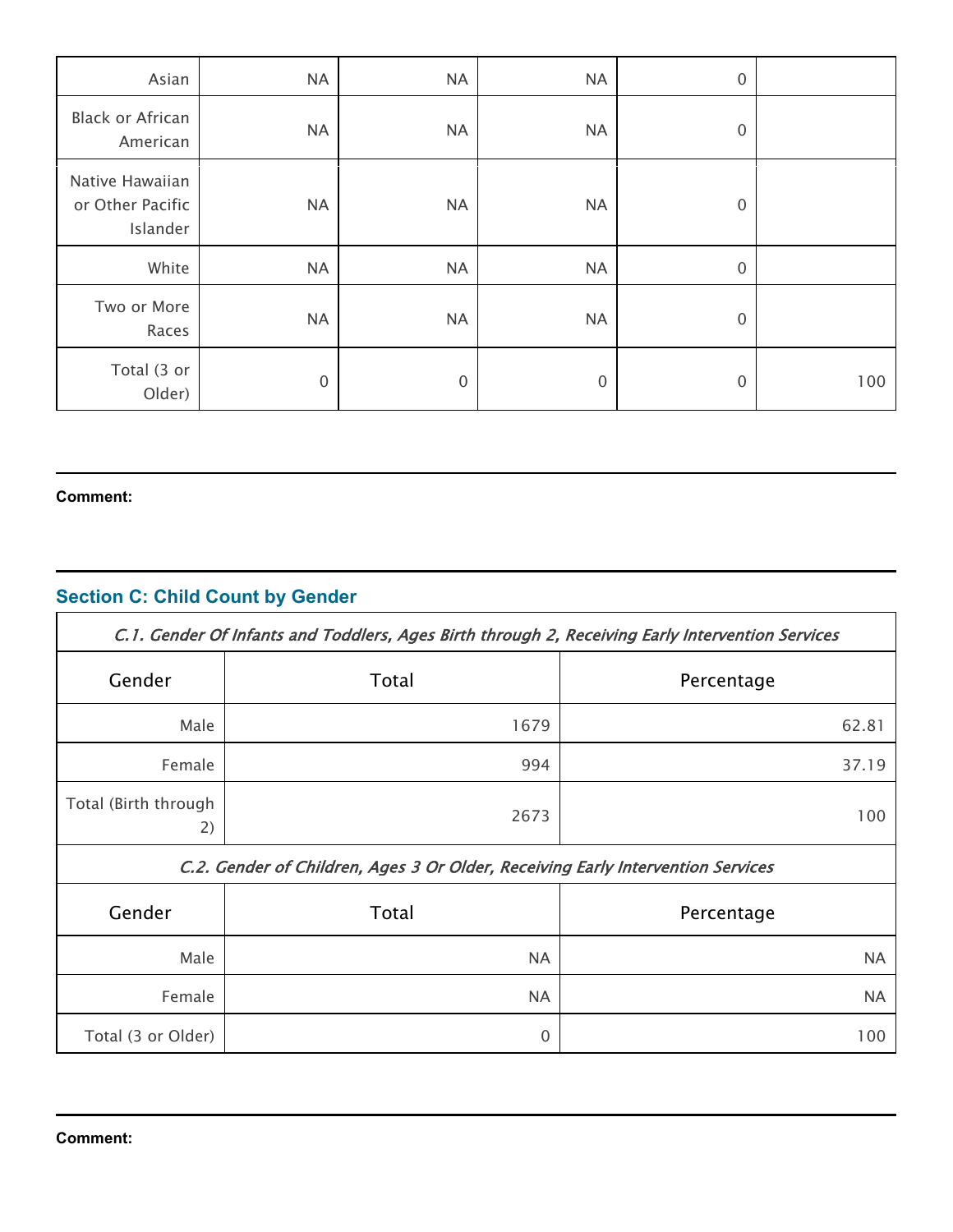### **Section D: At Risk Child Count**

Has your state elected under 20 U.S.C. 1432(5)(B)(i) to serve children under the age of three and at risk of having substantial delays if early intervention services are not provided? **No**

| At Risk Infants and Toddlers, Ages Birth through 2 |                                    |            |            |            |  |  |
|----------------------------------------------------|------------------------------------|------------|------------|------------|--|--|
|                                                    | <b>Ages as of Child Count Date</b> |            |            |            |  |  |
| Race/Ethnicity                                     | Total                              | Birth to 1 | $1$ to $2$ | $2$ to $3$ |  |  |
| Hispanic/Latino                                    | <b>NA</b>                          |            |            |            |  |  |
| American Indian<br>or Alaska Native                | <b>NA</b>                          |            |            |            |  |  |
| Asian                                              | <b>NA</b>                          |            |            |            |  |  |
| <b>Black or African</b><br>American                | <b>NA</b>                          |            |            |            |  |  |
| Native Hawaiian<br>or Other Pacific<br>Islander    | <b>NA</b>                          |            |            |            |  |  |
| White                                              | <b>NA</b>                          |            |            |            |  |  |
| Two or More<br>Races                               | <b>NA</b>                          |            |            |            |  |  |
| Total (Birth<br>through 2)                         | $\mathbf 0$                        | <b>NA</b>  | <b>NA</b>  | <b>NA</b>  |  |  |

**Comment:**

## **Section E: Cumulative Child Count by Race/Ethnicity and Gender**

*Cumulative Number of Infants and Toddlers Who Received Early Intervention Services by Race/Ethnicity and Gender*